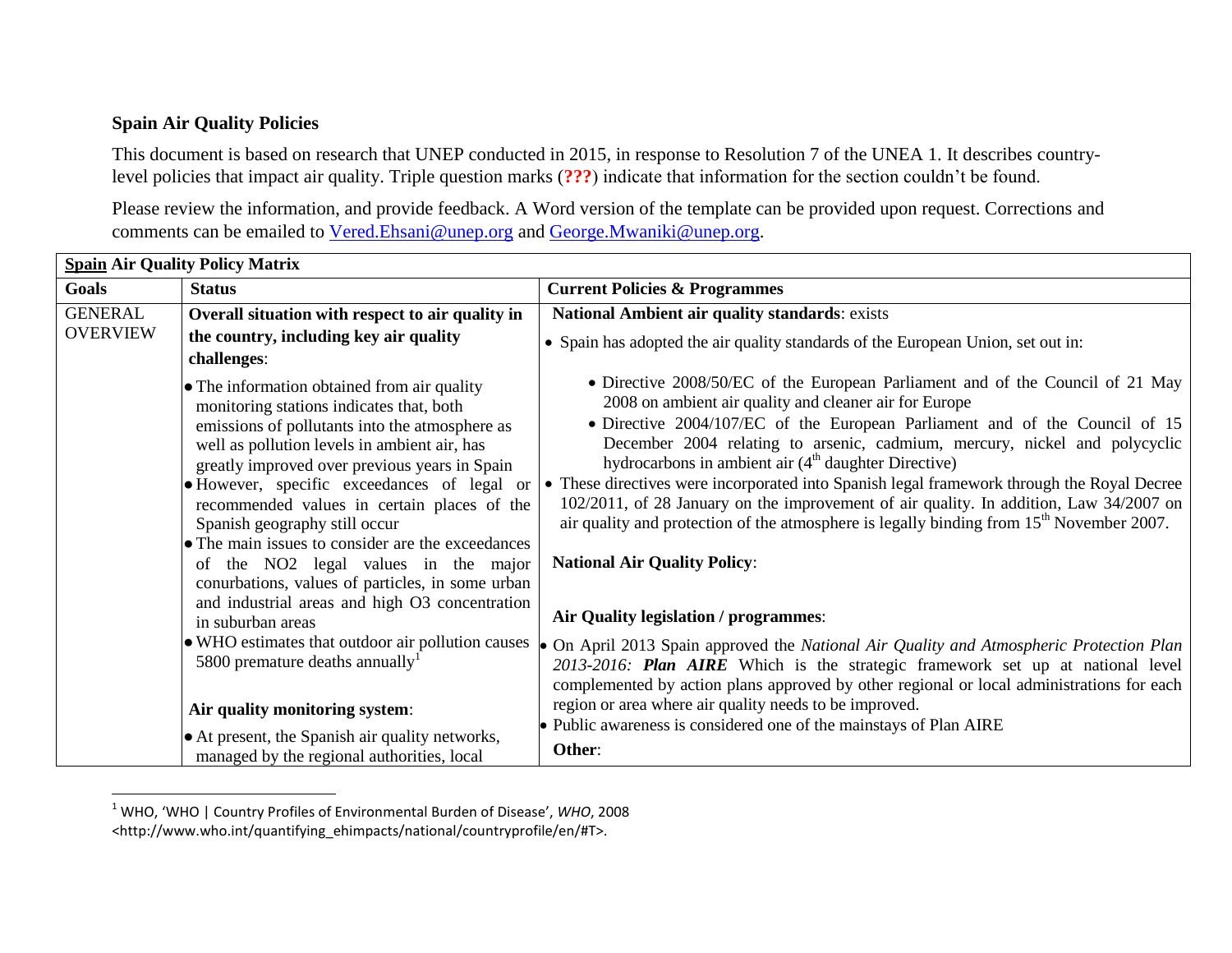|                                                      | authorities and the national government, have<br>more than 600 fixed measurement stations<br>distributed throughout all the Spanish<br>geography.                                                                                                                                                                                                     | • agenda on air quality (composition and how it affects life) in the curricular content of<br>compulsory secondary education                                                                                                                                                                                                                                                                                                                                                                                                                                                                                                                                                                                                                                                                                                                               |
|------------------------------------------------------|-------------------------------------------------------------------------------------------------------------------------------------------------------------------------------------------------------------------------------------------------------------------------------------------------------------------------------------------------------|------------------------------------------------------------------------------------------------------------------------------------------------------------------------------------------------------------------------------------------------------------------------------------------------------------------------------------------------------------------------------------------------------------------------------------------------------------------------------------------------------------------------------------------------------------------------------------------------------------------------------------------------------------------------------------------------------------------------------------------------------------------------------------------------------------------------------------------------------------|
| <b>REDUCE</b>                                        | Industries that have the potential to impact air                                                                                                                                                                                                                                                                                                      | <b>Emission regulations for industries:</b>                                                                                                                                                                                                                                                                                                                                                                                                                                                                                                                                                                                                                                                                                                                                                                                                                |
| <b>EMISSIONS</b><br><b>FROM</b><br><b>INDUSTRIES</b> | quality:<br>• Air pollution from industrial installations<br>emanates from the following: textiles and<br>apparel (including footwear), food and<br>beverages, metals and metal manufactures,<br>chemicals, shipbuilding, automobiles, machine<br>tools, tourism, clay and refractory products,<br>pharmaceuticals, medical equipment among<br>others | • Industrial emissions within the European Union are regulated under the Industrial<br>Emissions Directive (IED), which was issued on 21 December 2007<br>• The directive's aim was to achieve significant benefits to the environment and human<br>health by reducing harmful industrial emissions across the EU, in particular through better<br>application of Best Available Techniques.<br>• The IED entered into force on 6 January 2011 and has to be transposed into national<br>legislation by Member States by 7 January 2013.<br>• European legislation establishes air quality objectives (limit and target values) for the<br>different pollutants. Limit values are concentrations that must not be exceeded in a given<br>period of time.<br>• The most polluting facilities are subject to prior authorization to operate. Emissions legal |
|                                                      | <b>GDP of country:</b> USD 1.356 trillion in $2013^2$<br>Industries' share of GDP: 26% <sup>3</sup><br><b>Electricity sources:</b>                                                                                                                                                                                                                    | limits of major pollutants must not be exceeded as they are set out in the authorization.<br>• Plan Aire includes the transposition to the national legal system of the Directive $2010/75$ /<br>EU on Industrial Emissions. This has already been done by Law 5/2013.                                                                                                                                                                                                                                                                                                                                                                                                                                                                                                                                                                                     |
|                                                      | • 48.7% of the installed electricity generating<br>capacity $(101.7 \text{ million KW in } 2010)$ is<br>generated from fossil fuel, 7.3% from nuclear,<br>13% from hydroelectric plants and the rest<br>25.8% is generated from other renewable<br>sources <sup>4</sup>                                                                               | Small installation's emissions regulated: (Yes/No)<br>• Regarding small industries, Plan AIRE proposes to approve a royal decree that would<br>establish emission limits and technical requirements applicable to potentially air polluting<br>activities that require regulation and that are excluded from the scope of application of<br>Directive 2010/75/EU on industrial emissions.                                                                                                                                                                                                                                                                                                                                                                                                                                                                  |
|                                                      | <b>Others</b><br>• According to the National Plan to reduce<br>emissions from large combustion plants forced<br>the introduction of desulfurization technologies,<br>so currently, there are no problems of air quality                                                                                                                               | Renewable energy investment promoted:<br><b>Energy efficiency incentives:</b> (ex: Subsidies, labelling, rebates etc)<br>Incentives for clean production and installation of pollution prevention technologies:<br>???                                                                                                                                                                                                                                                                                                                                                                                                                                                                                                                                                                                                                                     |

<sup>&</sup>lt;sup>2</sup> 'Countries of the World - 32 Years of CIA World Fact Books', 2015 <http://www.theodora.com/wfb/#R>.<br><sup>3</sup> 'Countries of the World - 32 Years of CIA World Fact Books'.<br><sup>4</sup> 'Countries of the World - 32 Years of CIA World F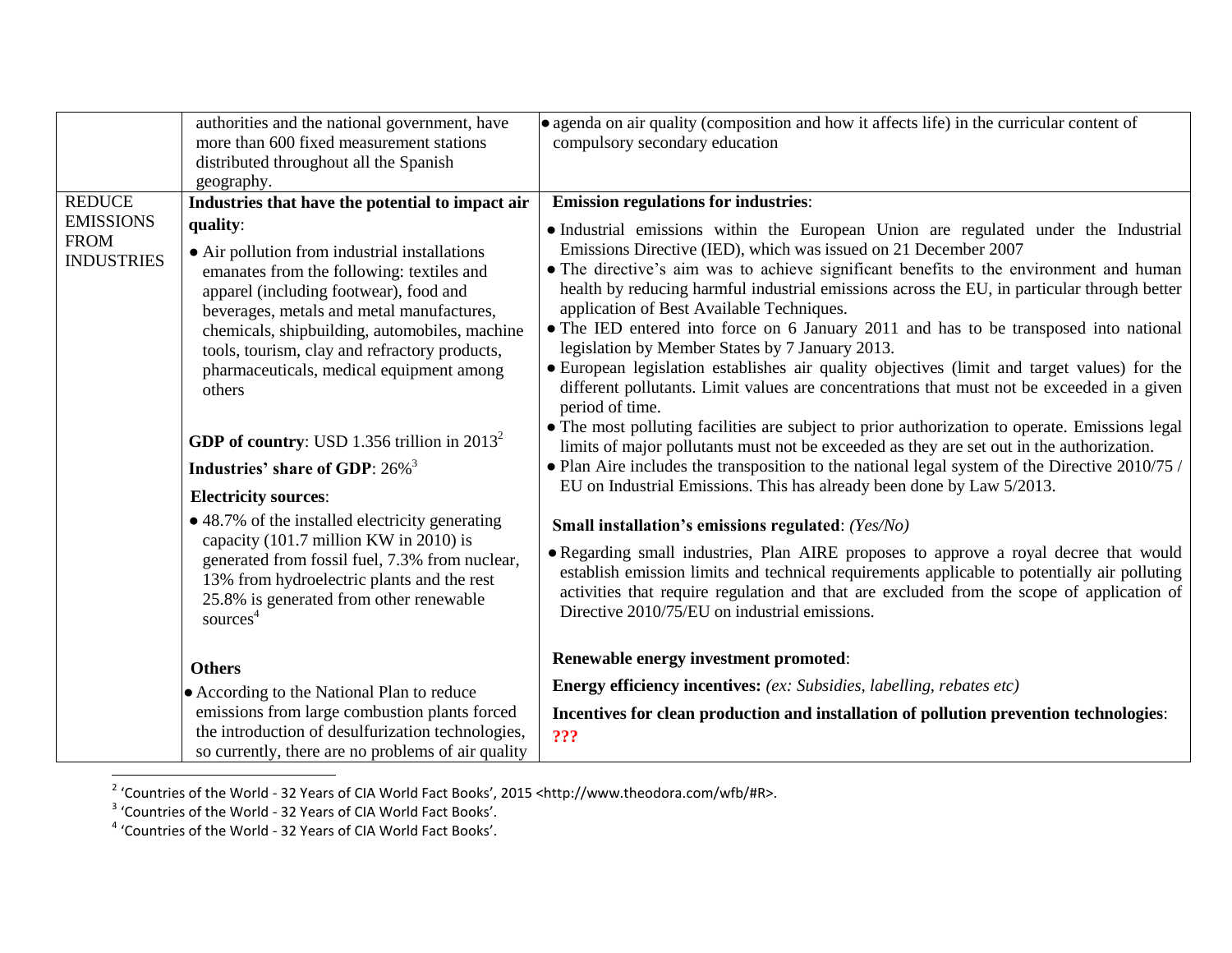|                                                                                            | in terms of SO2                                                                                                                                                                                                                   | Actions to ensure compliance with regulations: (monitoring, enforcement, fines etc)                                                                                                                                                                                                                                                                                                                                         |
|--------------------------------------------------------------------------------------------|-----------------------------------------------------------------------------------------------------------------------------------------------------------------------------------------------------------------------------------|-----------------------------------------------------------------------------------------------------------------------------------------------------------------------------------------------------------------------------------------------------------------------------------------------------------------------------------------------------------------------------------------------------------------------------|
|                                                                                            |                                                                                                                                                                                                                                   | • Regional governments have the capacity to monitor and inspect all industrial installations<br>to check the proper functioning of environmental regulations and in case of default, have<br>sanctioning capacity.<br>• There is established a network on environmental inspection (REDIA), for cooperation and<br>exchange of experience among the responsible for environmental inspections from<br>regional governments. |
|                                                                                            |                                                                                                                                                                                                                                   | • Other actions at national, sub-national and / or local level to reduce industrial<br><b>emissions:</b> (can include incentives to move industries to less populated areas here) ???                                                                                                                                                                                                                                       |
| <b>REDUCE</b>                                                                              | Key transport-related air quality challenges:                                                                                                                                                                                     | Vehicle emission limit: (Euro rating)                                                                                                                                                                                                                                                                                                                                                                                       |
| <b>EMISSIONS</b><br><b>FROM</b><br><b>TRANSPORT</b>                                        | (ex: vehicle growth, old fleet, dirty fuel, poor<br>public transport etc)<br>• Regarding air quality, one of the most important<br>challenges are transport emissions.                                                            | • A step towards the renewal of passenger cars and light commercial vehicles fleets, where<br>diesel engines predominate, has been accomplished by granting aids for the purchase of<br>cleaner and more efficient vehicles, under a scrapping system.<br>Fuel Sulphur content: (in ppm)                                                                                                                                    |
|                                                                                            | • According to the National Pollutant Emissions<br>Inventory in 2013, NO <sub>x</sub> emissions due to<br>transport accounted for 42% of the total                                                                                | • The 2000/2005 emission standards were accompanied by an introduction of more stringent<br>fuel regulations that require "Sulphur-free" diesel and gasoline fuels $(\leq 10$ ppm S) must be<br>mandatory from 2009.                                                                                                                                                                                                        |
|                                                                                            | emissions.                                                                                                                                                                                                                        | • Maximum allowable sulphur level in petrol and diesel fuels is 10ppm<br>Fuel Lead content: All vehicles use lead free gasoline<br><b>Restriction on used car importation: ???</b>                                                                                                                                                                                                                                          |
|                                                                                            |                                                                                                                                                                                                                                   | Actions to expand, improve and promote public transport and mass transit: ???                                                                                                                                                                                                                                                                                                                                               |
|                                                                                            |                                                                                                                                                                                                                                   | Actions to promote non-motorized transport: (ex: include sidewalks and bike lanes in<br>new road projects, car-free areas etc)                                                                                                                                                                                                                                                                                              |
|                                                                                            |                                                                                                                                                                                                                                   | • Annual campaigns are made from the Ministry of Agriculture, Food and Environment, as<br>part of the European Mobility Week, together with the municipalities, to encourage<br>walking and cycling as an alternative to private vehicles.                                                                                                                                                                                  |
| <b>REDUCE</b><br><b>EMISSIONS</b><br><b>FROM OPEN</b><br><b>BURNING:</b><br><b>OUTDOOR</b> | <b>Outdoor, open burning:</b> (ex: is it commonly                                                                                                                                                                                 | <b>Legal framework:</b> (ex: is burning banned?) ???                                                                                                                                                                                                                                                                                                                                                                        |
|                                                                                            | done? burning what kinds of wastes? etc)                                                                                                                                                                                          | Actions to prevent open burning of municipal waste and / or agricultural waste: ???                                                                                                                                                                                                                                                                                                                                         |
|                                                                                            | • In Spain, stubble burning is prohibited unless<br>for authorized phytosanitary reasons.<br>• Burning pruning is locally regulated.<br>• It is also promoted collection of shell fruit<br>pruning's, for biomass or crushing and |                                                                                                                                                                                                                                                                                                                                                                                                                             |